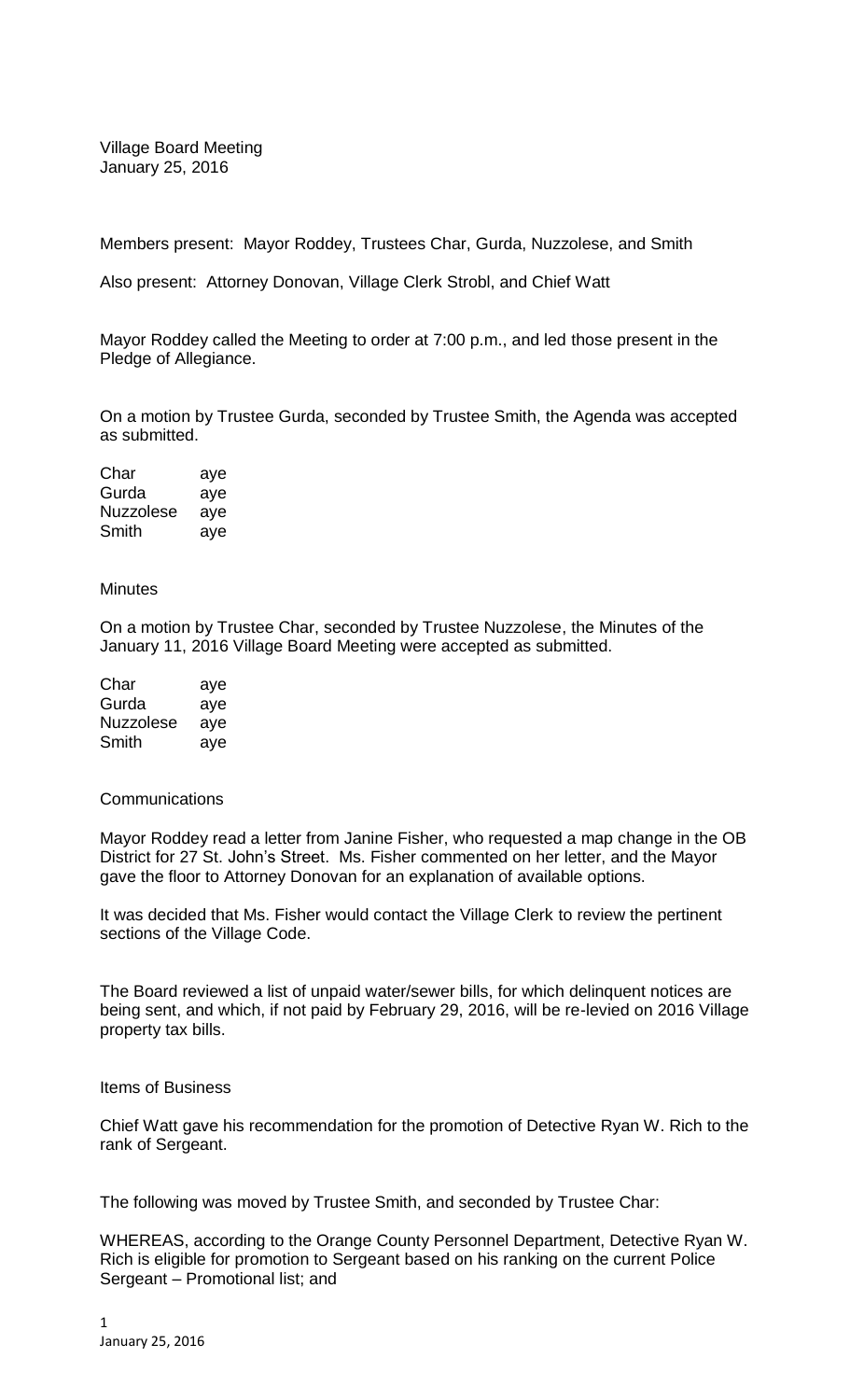WHEREAS, Detective Rich has shown exemplary abilities throughout his career as Patrolman and Detective; and

WHEREAS, Detective Rich has been recommended for promotion to Sergeant by Police Chief Watt, now therefore

IT IS RESOLVED that Detective Ryan W. Rich be promoted to the position of Sergeant, effective January 26, 2016, at a salary of \$96,090, with a probationary period of 26 weeks.

Char **Gurda** Nuzzolese **Smith** 

On a motion by Trustee Smith, seconded by Trustee Nuzzolese, the following are appointed for the forthcoming Village election, to be held March 15, 2016:

| James Heslop  | Election Inspector, Chairman |
|---------------|------------------------------|
| Nora Johnson  | <b>Election Inspector</b>    |
| Jeanne Krish  | Election Inspector           |
| Lee Krish     | <b>Election Inspector</b>    |
| Sharon Lunden | <b>Election Inspector</b>    |
| Paul Heppes   | Alternate Election Inspector |

The amount of compensation will be Chairman - \$200.00, and Inspectors - \$175.00.

| Char      | aye |
|-----------|-----|
| Gurda     | aye |
| Nuzzolese | aye |
| Smith     | aye |

On a motion by Trustee Gurda, seconded by Trustee Char, the Treasurer is hereby authorized to transfer \$40,000 from the In Lieu of Parkland fund to the General fund for payment of the Joint Recreation paving project at Myron Urbanski Park.

| Char      | aye |
|-----------|-----|
| Gurda     | aye |
| Nuzzolese | aye |
| Smith     | aye |